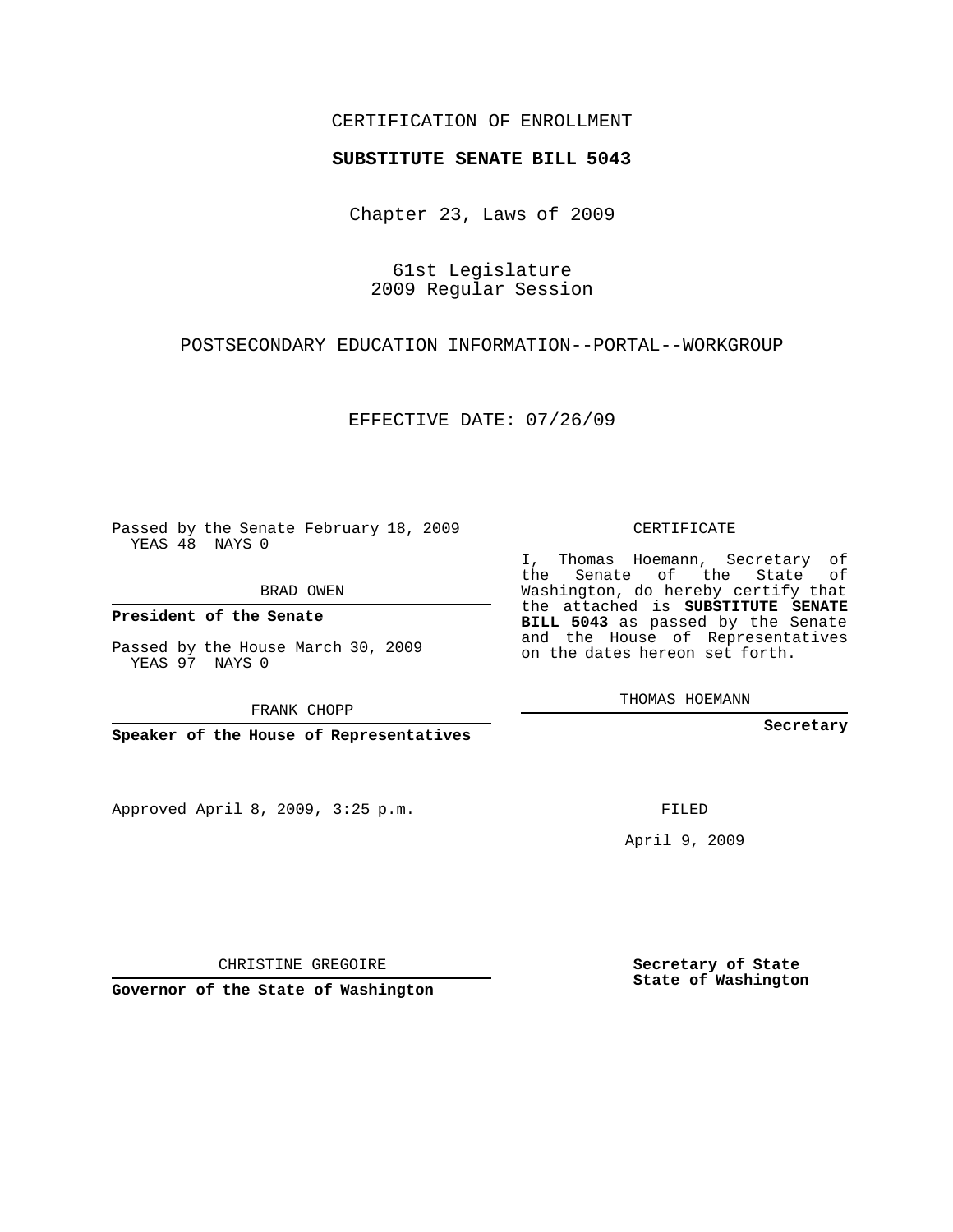## **SUBSTITUTE SENATE BILL 5043** \_\_\_\_\_\_\_\_\_\_\_\_\_\_\_\_\_\_\_\_\_\_\_\_\_\_\_\_\_\_\_\_\_\_\_\_\_\_\_\_\_\_\_\_\_

\_\_\_\_\_\_\_\_\_\_\_\_\_\_\_\_\_\_\_\_\_\_\_\_\_\_\_\_\_\_\_\_\_\_\_\_\_\_\_\_\_\_\_\_\_

Passed Legislature - 2009 Regular Session

## **State of Washington 61st Legislature 2009 Regular Session**

**By** Senate Higher Education & Workforce Development (originally sponsored by Senators Kilmer, Kauffman, Shin, Rockefeller, Kastama, Kohl-Welles, Jarrett, Tom, and McAuliffe)

READ FIRST TIME 02/06/09.

 AN ACT Relating to creating a higher education coordination board work group to develop a single, coordinated student access portal; and creating a new section.

BE IT ENACTED BY THE LEGISLATURE OF THE STATE OF WASHINGTON:

 NEW SECTION. **Sec. 1.** (1) Within existing funds, the higher education coordinating board shall convene a work group to develop a plan to create a single, coordinated, collaboratively supported, one-stop college information web-based portal for students and families planning, preparing, and applying for, as well as those attending, postsecondary education. The purpose of the portal is to provide comprehensive information and applications regarding financial, academic, and career planning, admissions, scholarships, financial aid, as well as any other information and services identified by the work group that would encourage or aid students contemplating their postsecondary education goals.

 (2) The work group shall consist of representatives from the higher education coordinating board, the state board for community and technical colleges, the council of presidents, the workforce training and education coordinating board, the independent colleges of